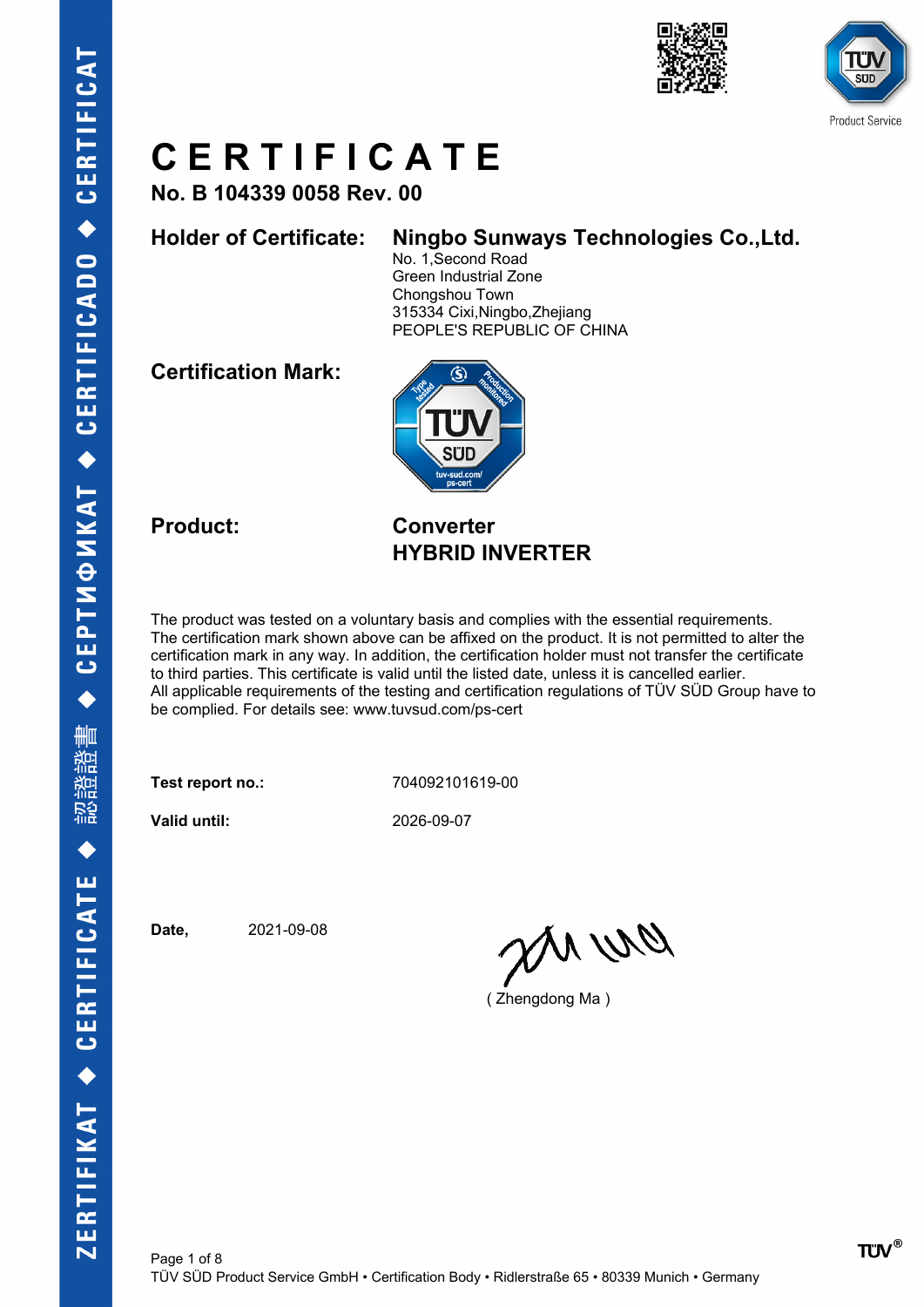

**No. B 104339 0058 Rev. 00**

**Model(s): STH-3KTL-HSS, STH-3.6KTL-HSS, STH-3KTL-HS, STH-3.6KTL-HS, STH-4.2KTL-HS, STH-4.6KTL-HS, STH-5KTL-HS, STH-6KTL-HS, STH-7KTL-HS, STH-8KTL-HS.**

**Parameters: Please see page 3 to page 8**

**Tested according to:** EN 62109-1:2010

IEC 62109-1(ed.1) EN 62109-2:2011 IEC 62109-2(ed.1)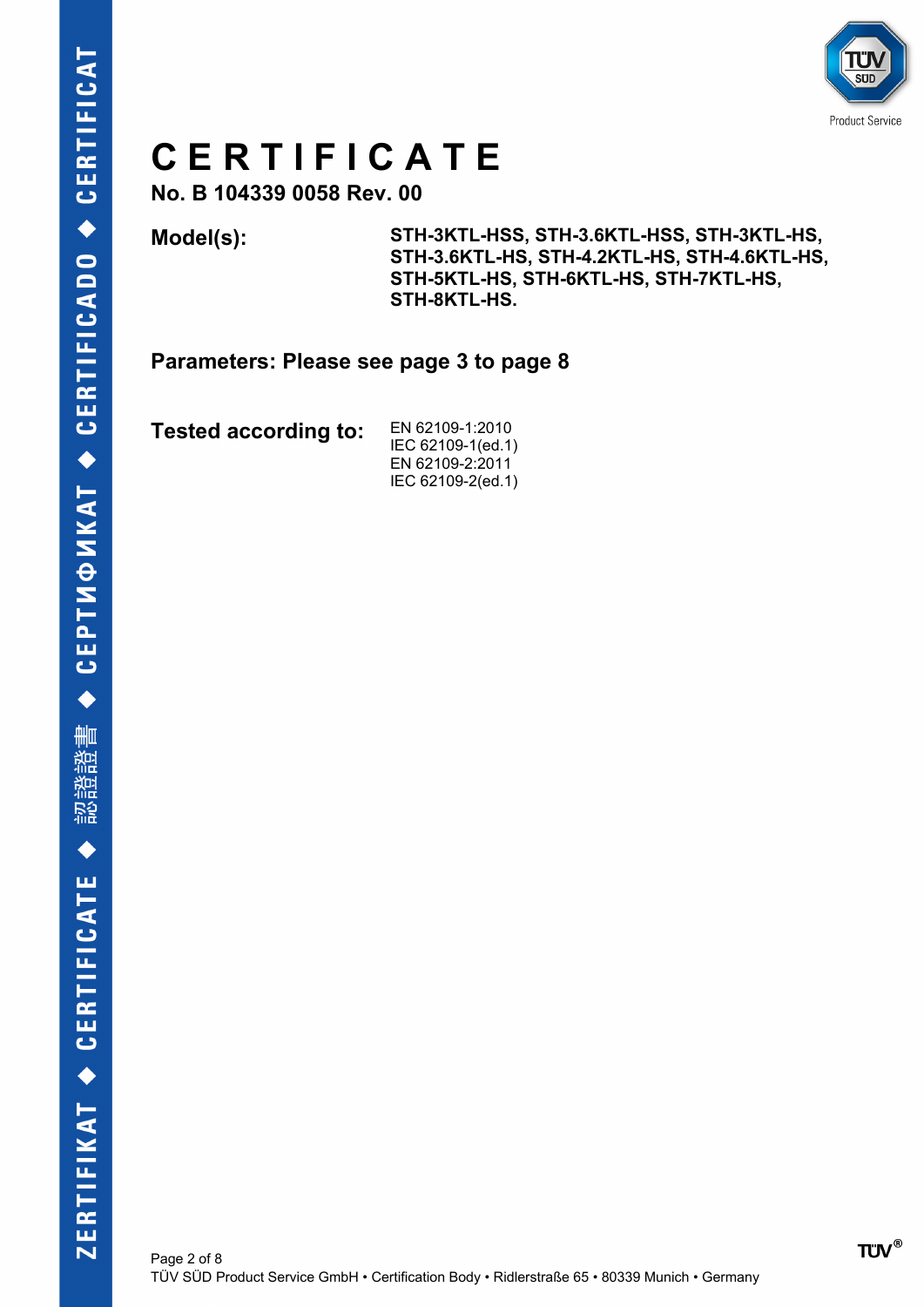| Models                                        | STH-3KTL-HSS         | STH-3.6KTL-<br><b>HSS</b> | STH-3KTL-HS          | STH-3.6KTL-<br>HS    | STH-4.2KTL-<br><b>HS</b> |  |  |
|-----------------------------------------------|----------------------|---------------------------|----------------------|----------------------|--------------------------|--|--|
| <b>PV Port</b>                                |                      |                           |                      |                      |                          |  |  |
| D.C. Max.<br>Input<br>Voltage:                | 600 Vd.c.            | 600 Vd.c.                 | 600 Vd.c.            | 600 Vd.c.            | 600 Vd.c.                |  |  |
| D.C. MPPT<br>Voltage<br>Range:                | 100-550 Vd.c.        | 100-550 Vd.c.             | 100-550 Vd.c.        | 100-550 Vd.c.        | 100-550 Vd.c.            |  |  |
| D.C. Max.<br>Input Current:                   | 15 Ad.c.             | $15$ Ad.c.                | 15/15 Ad.c.          | 15/15 Ad.c.          | 15/15 Ad.c.              |  |  |
| Isc PV:                                       | 20 Ad.c.             | 20 Ad.c.                  | 20/20 Ad.c.          | 20/20 Ad.c.          | 20/20 Ad.c.              |  |  |
| <b>Battery Port</b>                           |                      |                           |                      |                      |                          |  |  |
| Battery<br>Voltage<br>Range:                  | 85-500 Vd.c.         | 85-500 Vd.c.              | 85-500 Vd.c.         | 85-500 Vd.c.         | 85-500 Vd.c.             |  |  |
| Battery Max.<br>Charge/Disch<br>arge Current: | 30/30 Ad.c.          | 30/30 Ad.c.               | 30/30 Ad.c.          | 30/30 Ad.c.          | 30/30 Ad.c.              |  |  |
| Battery Type:                                 | Li-Ion               | Li-Ion                    | Li-Ion               | Li-Ion               | Li-Ion                   |  |  |
|                                               | <b>AC Input Port</b> |                           |                      |                      |                          |  |  |
| <b>AC</b> Input<br>Nominal<br>Voltage:        | L/N/PE~<br>220/230 V | L/N/PE~<br>220/230 V      | L/N/PE~<br>220/230 V | L/N/PE~<br>220/230 V | L/N/PE~<br>220/230 V     |  |  |
| <b>AC</b> Input<br>Nominal<br>Frequency:      | 50/60 Hz             | 50/60 Hz                  | 50/60 Hz             | 50/60 Hz             | 50/60 Hz                 |  |  |
| AC Input<br>Max. Current:                     | 27.3 Aa.c.           | 32.7 Aa.c.                | 27.3 Aa.c.           | 32.7 Aa.c.           | 38.2 Aa.c.               |  |  |
| <b>AC</b> Input<br>Max.<br>Apparent<br>Power: | 6000 VA              | 7200 VA                   | 6000 VA              | 7200 VA              | 8400 VA                  |  |  |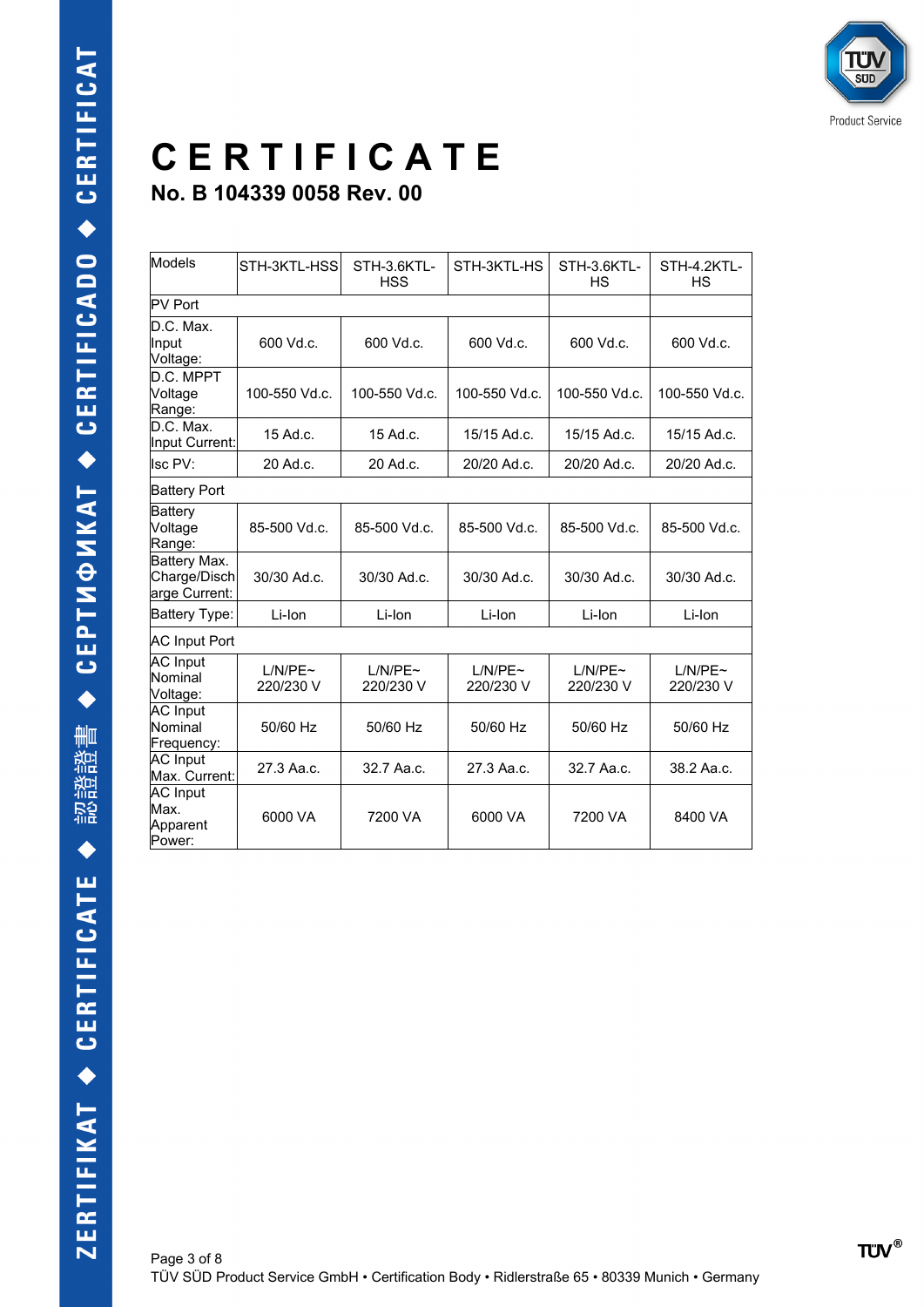| Models                                     | STH-3KTL-HSS                | STH-3.6KTL-<br><b>HSS</b>   | STH-3KTL-HS                 | STH-3.6KTL-<br>НS           | STH-4.2KTL-<br>НS          |  |  |
|--------------------------------------------|-----------------------------|-----------------------------|-----------------------------|-----------------------------|----------------------------|--|--|
|                                            | <b>AC Output Port</b>       |                             |                             |                             |                            |  |  |
| A.C. Output<br>Nominal<br>Voltage:         | $1/N/PF \sim$<br>220/230 V  | $1/N/PF \sim$<br>220/230 V  | $1/N/PF \sim$<br>220/230 V  | $1/N/PF \sim$<br>220/230 V  | $1/N/PF \sim$<br>220/230 V |  |  |
| A.C. Output<br>Nominal<br>Frequency:       | 50/60 Hz                    | 50/60 Hz                    | 50/60 Hz                    | 50/60 Hz                    | 50/60 Hz                   |  |  |
| A.C. Output<br>Rated Power:                | 3000 W                      | 3600 W                      | 3000 W                      | 3600 W                      | 4200 W                     |  |  |
| A.C. Output<br>Rated<br>Apparent<br>Power: | 3000 VA                     | 3600 VA                     | 3000 VA                     | 3600 VA                     | 4200 VA                    |  |  |
| A.C. Output<br>Max.<br>Apparent<br>Power:  | 3300 VA                     | 3960 VA                     | 3300 VA                     | 3960 VA                     | 4600 VA                    |  |  |
| A.C. Output<br>Rated<br>Current:           | 13 Aa.c.                    | 15.7 Aa.c.                  | 13 Aa.c.                    | 15.7 Aa.c.                  | 18.3 Aa.c.                 |  |  |
| A.C. Output<br>Max. Current:               | 15 Aa.c.                    | 18 Aa.c.                    | 15 Aa.c.                    | 18 Aa.c.                    | 21 Aa.c.                   |  |  |
| Power<br>Factor:                           | $0.8$ leading<br>0.8lagging | $0.8$ leading<br>0.8lagging | $0.8$ leading<br>0.8lagging | $0.8$ leading<br>0.8lagging | 0.8leading<br>0.8lagging   |  |  |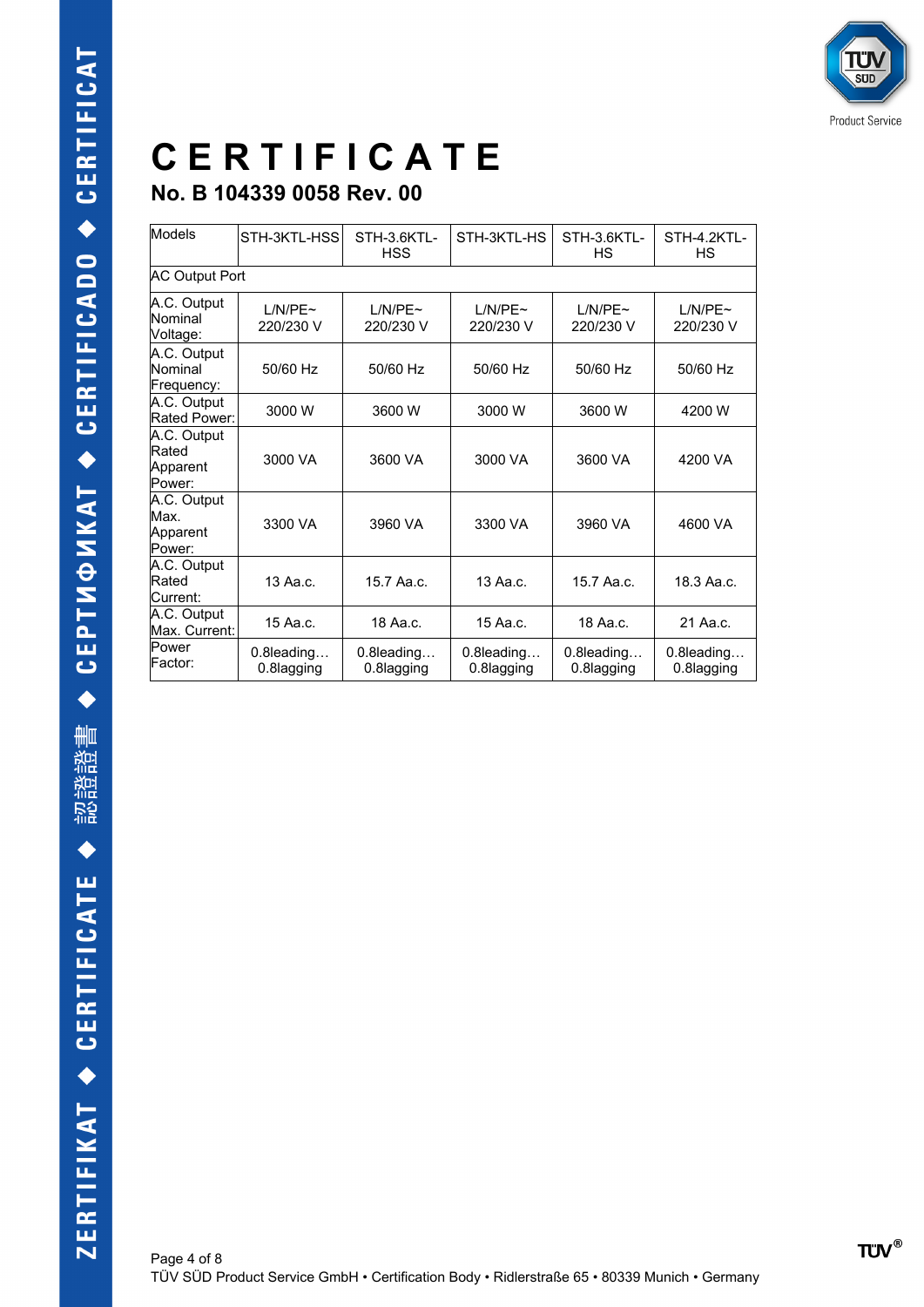### **C E R T I F I C A T E No. B 104339 0058 Rev. 00**

| Models                                        | STH-3KTL-HSS                     | STH-3.6KTL-<br><b>HSS</b> | STH-3KTL-HS          |                      | STH-3.6KTL-HSSTH-4.2KTL-HS |  |  |  |
|-----------------------------------------------|----------------------------------|---------------------------|----------------------|----------------------|----------------------------|--|--|--|
| Back-up Output Port                           |                                  |                           |                      |                      |                            |  |  |  |
| Back-up<br>Output<br>Nominal<br>Voltage:      | L/N/PE~<br>220/230 V             | L/N/PE~<br>220/230 V      | L/N/PE~<br>220/230 V | L/N/PE~<br>220/230 V | L/N/PE~<br>220/230 V       |  |  |  |
| Back-up<br>Output<br>Nominal<br>Frequency:    | 50/60 Hz                         | 50/60 Hz                  | 50/60 Hz             | 50/60 Hz             | 50/60 Hz                   |  |  |  |
| Back-up<br>Output Rated<br>Power:             | 3000 W                           | 3600 W                    | 3000 W               | 3600 W               | 4200 W                     |  |  |  |
| Back-up<br>Output Rated<br>Apparent<br>Power: | 3000 VA                          | 3600 VA                   | 3000 VA              | 3600 VA              | 4200 VA                    |  |  |  |
| Back-up<br>Output Max.<br>Apparent<br>Power:  | 3300 VA                          | 3960 VA                   | 3300 VA              | 3960 VA              | 4600 VA                    |  |  |  |
| General Data                                  |                                  |                           |                      |                      |                            |  |  |  |
| Operating<br>Attitude:                        | 3000 m                           |                           |                      |                      |                            |  |  |  |
| Protective<br>Class:                          | ı                                |                           |                      |                      |                            |  |  |  |
| Ingress<br>Protection:                        | <b>IP65</b>                      |                           |                      |                      |                            |  |  |  |
| Overvoltage<br>Category:                      | $II(DC)$ , $III(AC)$             |                           |                      |                      |                            |  |  |  |
| Operating<br>Temperature<br>Range:            | $-30^{\circ}$ C $ +60^{\circ}$ C |                           |                      |                      |                            |  |  |  |
| Communicat-<br>-ion                           | WiFi / LAN(Optional)             |                           |                      |                      |                            |  |  |  |
| Inverter<br>Topology:                         | Non-isolated                     |                           |                      |                      |                            |  |  |  |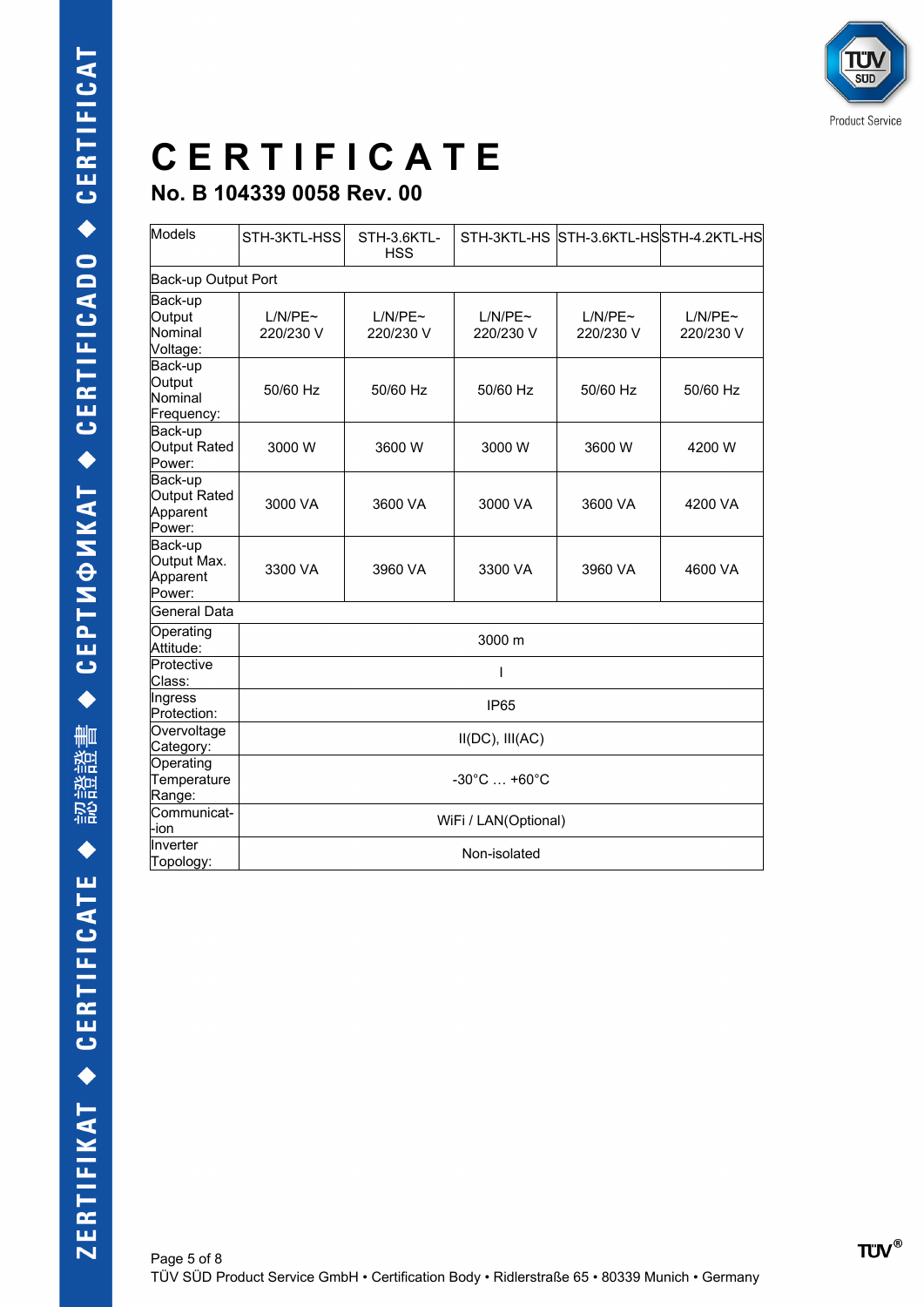| Models                                                     | STH-4.6KTL-HS     | STH-5KTL-HS                                                       | STH-6KTL-HS   | STH-7KTL-HS   | STH-8KTL-HS   |  |
|------------------------------------------------------------|-------------------|-------------------------------------------------------------------|---------------|---------------|---------------|--|
| <b>PV Port</b>                                             |                   |                                                                   |               |               |               |  |
| D.C. Max.<br>Input<br>Voltage:                             | 600 Vd.c.         | 600 Vd.c.                                                         | 600 Vd.c.     | 600 Vd.c.     | 600 Vd.c.     |  |
| D.C. MPPT<br>Voltage<br>Range:                             | 100-550 Vd.c.     | 100-550 Vd.c.                                                     | 100-550 Vd.c. | 100-550 Vd.c. | 100-550 Vd.c. |  |
| D.C. Max.<br>Input<br>Current:                             | 15/15 Ad.c.       | 15/15 Ad.c.                                                       | 15/15 Ad.c.   | 15/15 Ad.c.   | 15/15 Ad.c.   |  |
| Isc PV:                                                    | 20/20 Ad.c.       | 20/20 Ad.c.                                                       | 20/20 Ad.c.   | 20/20 Ad.c.   | 20/20 Ad.c.   |  |
| <b>Battery Port</b>                                        |                   |                                                                   |               |               |               |  |
| <b>Battery</b><br>Voltage<br>Range:                        | 85-500 Vd.c.      | 85-500 Vd.c.                                                      | 85-500 Vd.c.  | 85-500 Vd.c.  | 85-500 Vd.c.  |  |
| <b>Battery</b><br>Max.<br>Charge/Dis<br>charge<br>Current: | 30/30 Ad.c.       | 30/30 Ad.c.                                                       | 30/30 Ad.c.   | 30/30 Ad.c.   | 30/30 Ad.c.   |  |
| Battery<br>Type:                                           | Li-Ion            | Li-Ion                                                            | Li-Ion        | Li-Ion        | Li-Ion        |  |
| <b>AC Input Port</b>                                       |                   |                                                                   |               |               |               |  |
| <b>AC</b> Input<br>Nominal<br>Voltage:                     | L/N/PE~ 220/230 V | L/N/PE~ 220/230L/N/PE~ 220/230L/N/PE~ 220/230L/N/PE~ 220/230<br>v | V             | V             | V             |  |
| <b>AC</b> Input<br>Nominal<br>Frequency:                   | 50/60 Hz          | 50/60 Hz                                                          | 50/60 Hz      | 50/60 Hz      | 50/60 Hz      |  |
| <b>AC</b> Input<br>Max.<br>Current:                        | 41.8 Aa.c.        | 45.5 Aa.c.                                                        | 54.5 Aa.c.    | 54.5 Aa.c.    | 54.5 Aa.c.    |  |
| AC Input<br>Max.<br>Apparent<br>Power:                     | 9200 VA           | 10000 VA                                                          | 12000 VA      | 12000 VA      | 12000 VA      |  |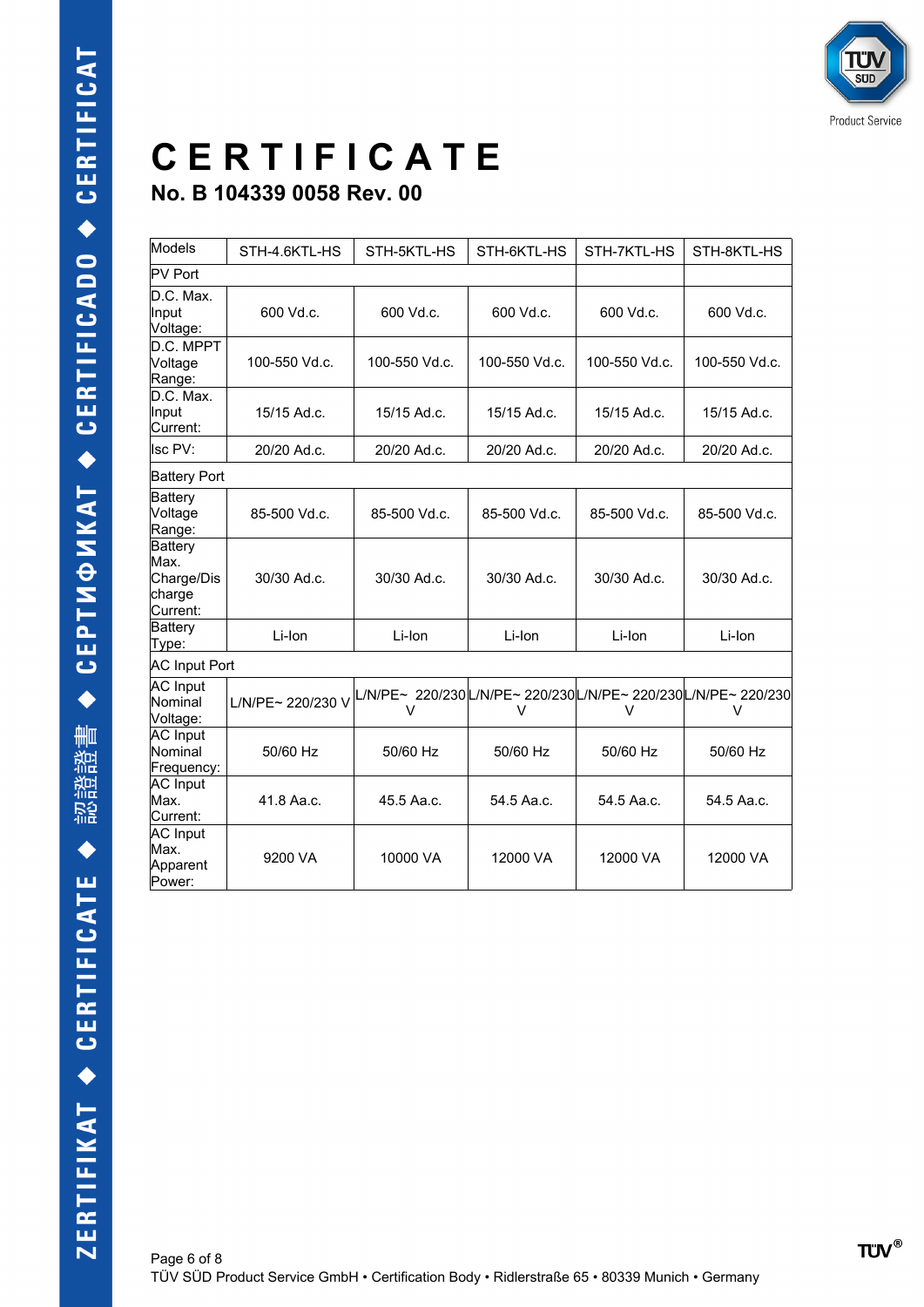| Models                                     | STH-4.6KTL-HS               | STH-5KTL-HS                 | STH-6KTL-HS                | STH-7KTL-HS                 | STH-8KTL-HS                 |  |  |
|--------------------------------------------|-----------------------------|-----------------------------|----------------------------|-----------------------------|-----------------------------|--|--|
|                                            | <b>AC Output Port</b>       |                             |                            |                             |                             |  |  |
| A.C. Output<br>Nominal<br>Voltage:         | $1/N/PF \sim$<br>220/230 V  | $1/N/PF \sim$<br>220/230 V  | $1/N/PF \sim$<br>220/230 V | $1/N/PF \sim$<br>220/230 V  | $1/N/PF \sim$<br>220/230 V  |  |  |
| A.C. Output<br>Nominal<br>Frequency:       | 50/60 Hz                    | 50/60 Hz                    | 50/60 Hz                   | 50/60 Hz                    | 50/60 Hz                    |  |  |
| A.C. Output<br>Rated Power:                | 4600 W                      | 5000 W                      | 6000 W                     | 7000 W                      | 8000 W                      |  |  |
| A.C. Output<br>Rated<br>Apparent<br>Power: | 4600 VA                     | 5000 VA                     | 6000 VA                    | 7000 VA                     | 8000 VA                     |  |  |
| A.C. Output<br>Max.<br>Apparent<br>Power:  | 4600 VA                     | 5500 VA                     | 6600 VA                    | 7700 VA                     | 8000 VA                     |  |  |
| A.C. Output<br>Rated<br>Current:           | 20 Aa.c.                    | 21.7 Aa.c.                  | 26.1 Aa.c.                 | 31.8 Aa.c.                  | 36.3 Aa.c.                  |  |  |
| A.C. Output<br>Max. Current:               | 21 Aa.c.                    | 25 Aa.c.                    | 28.7 Aa.c.                 | 35 Aa.c.                    | 36.3 Aa.c.                  |  |  |
| Power Factor:                              | $0.8$ leading<br>0.8lagging | $0.8$ leading<br>0.8lagging | 0.8leading<br>0.8lagging   | $0.8$ leading<br>0.8lagging | $0.8$ leading<br>0.8lagging |  |  |